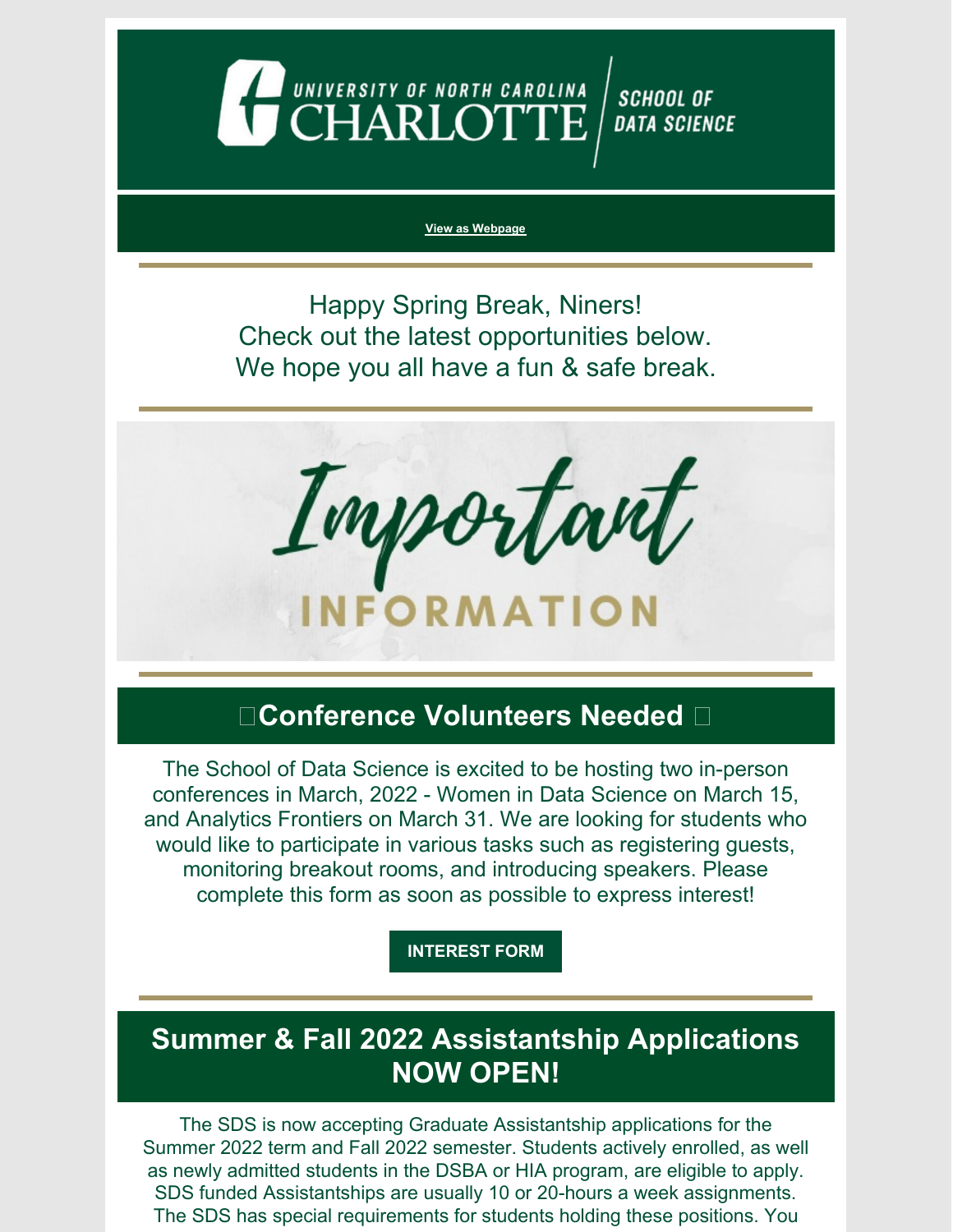can read more on your respective program's website under the "Current Student" tab.

**DSBA [APPLICATION](https://dsba.charlotte.edu/current-students/graduate-assistantships) HIA [APPLICATION](https://hia.charlotte.edu/current-students/graduate-assistantships)**

## **Seeking a Summer Internship?**

For those of you still actively seeking Summer 2022 internship placements. We are inviting interested and eligible HIA and DSBA graduate students and Data Science Undergraduate students to submit their resumes for an informal SDS resume book. You need to be on track to complete the required credit hours by the start of next semester (HIA MS- 12 [credits](https://hia.charlotte.edu/curriculum/internship-course-information)/DSBA MS- 21 [credits](https://dsba.charlotte.edu/curriculum/internship)). We will share the responses with any potential employer seeking spring interns candidates. Please make sure that you have carefully proofread your resume before uploading the document. We strongly encourage you to take advantage of UNC [Charlotte's](https://career.uncc.edu/) Career Center and its virtual services. Feel free to use the link below to submit your resume.

**SUBMIT [RESUME](https://docs.google.com/forms/d/e/1FAIpQLSd-3VGaHIQNb9Fw2_AgBWyAmK_YrPcIfWLHipIUZ5P7H9xKFw/viewform?usp=sf_linkYRDbhsv7oHQFM4Vw/viewform?usp=sf_link) HERE**

#### **Save the date!**

Pre-registration Group Advising for Summer and Fall happening soon! Please plan on attending one of the sessions. Zoom links will be sent out soon to the dates below.

> DSBA: March 22, 2022 & March 24, 2022 from 4:00-5:00 PM HIA: March 22, 2022 & March 24, 2022 from 4:00-5:00 PM

#### **Important Dates**

- March 7th: Fall 2022 Schedule of Classes available
- March 15: Women in Data Science [Charlotte](https://widscharlotte.charlotte.edu/) 2022
- March 21: Last day to withdraw from course(s); grade subject to Withdrawal Policy (Policy [Information](https://provost.uncc.edu/policies-procedures/academic-policies-and-procedures/withdrawal-and-cancellation-enrollment-policy))
- March 31: Analytics Frontiers [Conference](https://analyticsfrontiers.charlotte.edu/)
- April 4: Registration for Summer and Fall 2022 begins.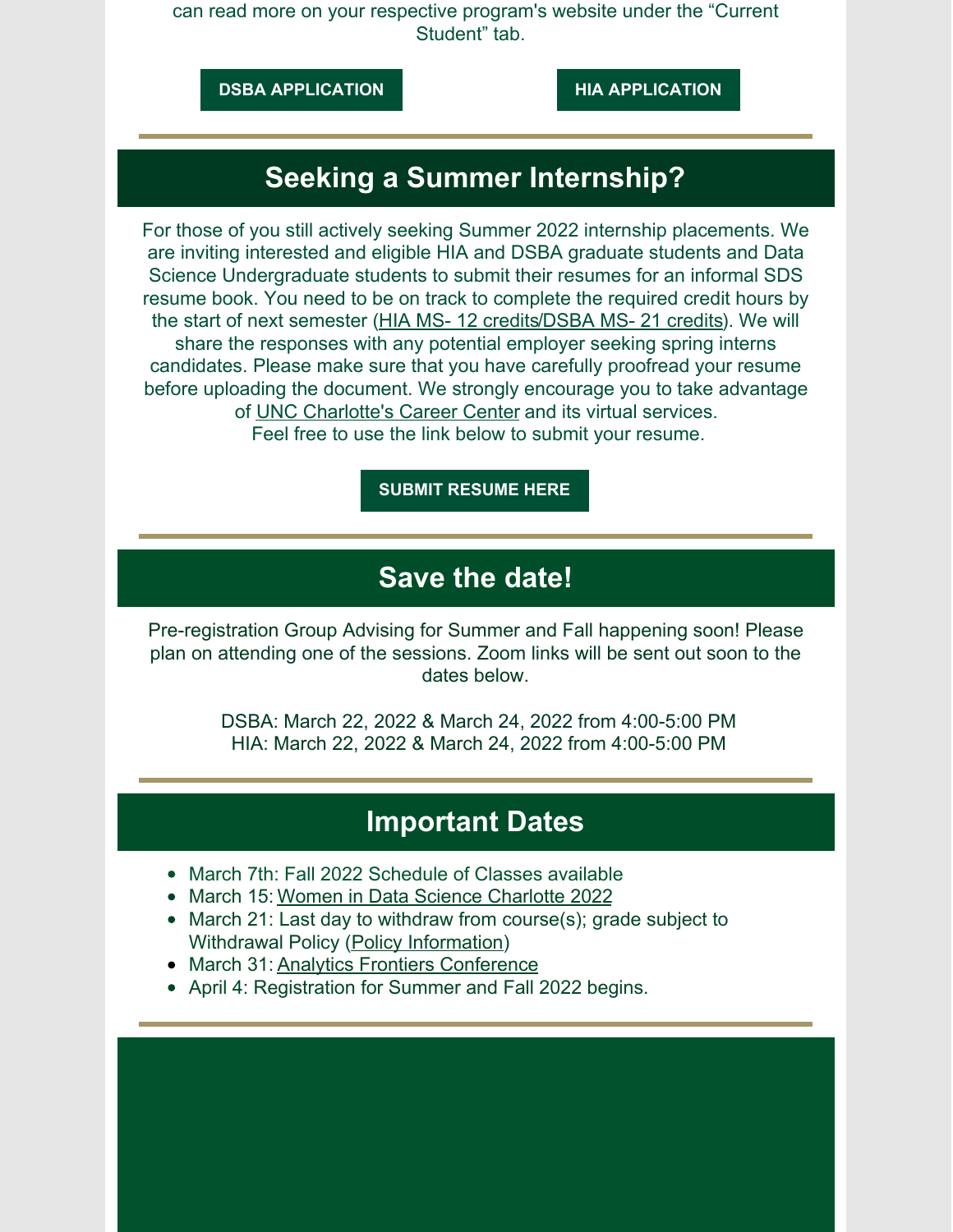Mark Your **ALENDAR** 

## **HBCU Social Impact Hackathon**

BlkTech Interactive is hosting the HBCU Social Impact Hackathon built by Lowes on March 25 - 29. HBCU teams of current students and general community members will design and develop innovative tech solutions to address the challenges of access to fresh food, education, or community violence. The event will be held at UNC-Charlotte and virtually for the opportunity to win \$5,000, be highlighted in the national media, mentored to submit for larger challenges that include the \$200,0000 MIT Youth Challenge and the \$150,000 Tech Stars Social Impact Challenge, and increase social capital with access to internships and employment with Lowes Home Improvement and other corporate partners.







**EDUCATION | ACCESS TO FRESH FOOD | COMMUNITY VIOLENCE** 

### BLKTECH INTERACTIVE **HBCU SOCIAL IMPACT HACKATHON**

#### **MARCH 25-29 APPLY - blktechclt.com/events NO CODING OR TECH EXPERIENCE NEEDED**

Day 1 Friday, March 25 | 4 - 8 PM - DESIGN Kick-off/Meet & Greet + Design Sprint Session: to include design-thinking & mapping.

Day 2 Saturday, March 26 | 9 AM - 3 PM - DEVELOP Morning session: sketch, decide prelim development. Afternoon+ session: fast-prototyping, testing, prelim customer discovery.

Day 3 Sunday, March 27 | DISCOVERY Customer discovery, testing, prototype refinements, learnings.

Monday: Pitch prep (with teams)

Day 4 Tuesday, March 29 | 4 - 8 PM - DEMO Tuesday (evening): Pitch event & Awards



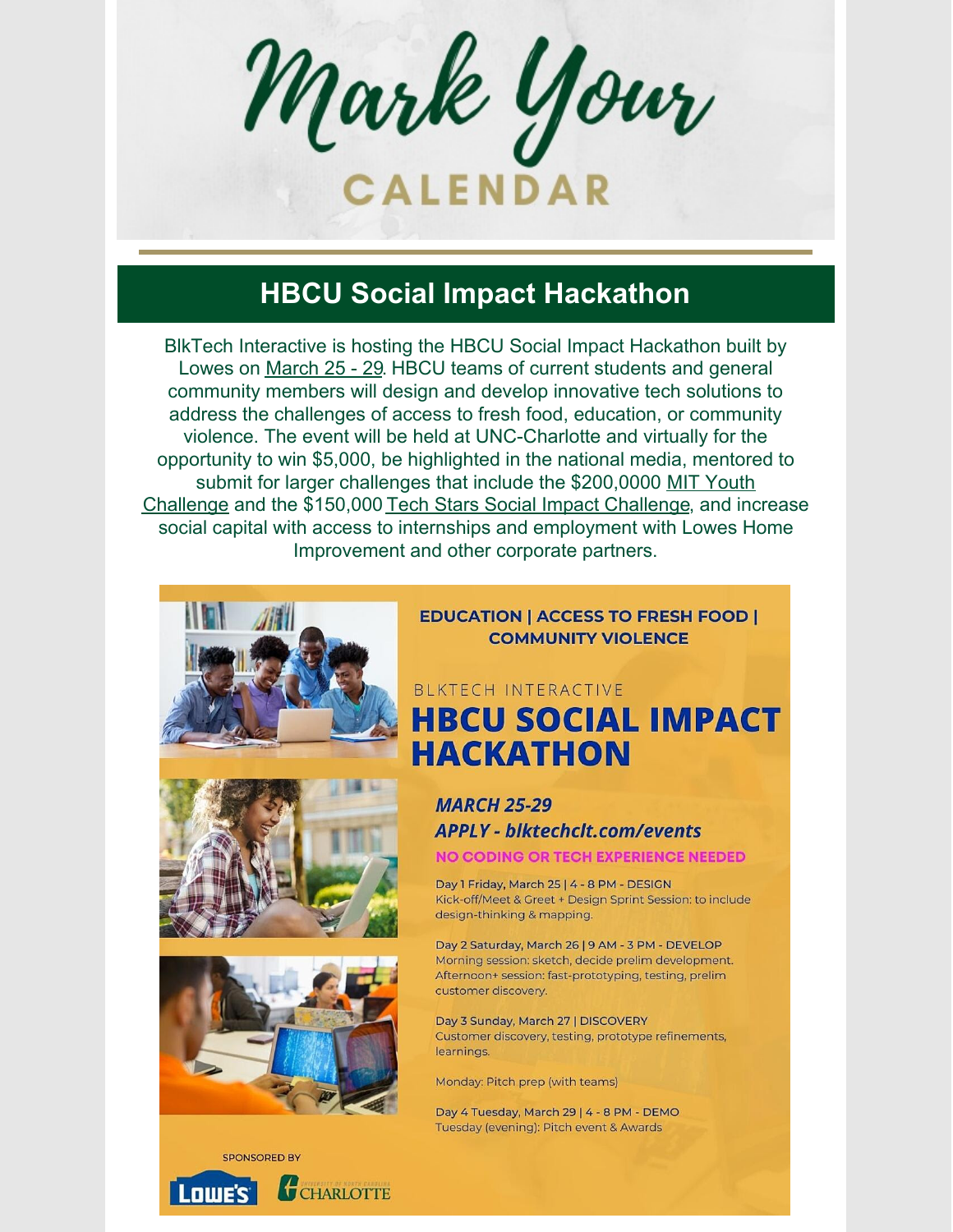**SIGN UP [HERE](https://docs.google.com/forms/d/e/1FAIpQLSdeNHys76NskcveI_4SrTmyFf7106x_1ZFr7PrjCub4AcovDA/viewform?_hsmi=205489028&_hsenc=p2ANqtz-_nsbo3o-VSF9QLtfDURBqBHUxu88QnUvdr4hfBmc0l9zzVrLBmj8Flh3QpQnxMX9UU5zlTZNGd5HdoD6tutivmn_2YSQ)**

## **SDS Wednesday Seminar Series**



Join UNC Charlotte's School of Data Science and Chris Black for a session on creating an impactful resume and getting interviews. We'll be going over how to create an impactful resume as well as how to get and conduct interviews with companies you want to work for. The seminar will be held in room 506 in the Center City Building.

**[REGISTER](https://www.eventbrite.com/e/sds-wednesday-seminar-how-to-get-and-conduct-interviews-tickets-272230828737) HERE**

### **Analytics Frontiers Conference**



The School of Data Science at Charlotte is hosting it's 8th annual Analytics Frontiers Conference on **March 31, 2022**!

The Analytics Frontiers Conference is the largest data science conference in the region, attracting

more than 500 leaders, scientists, and business executives from different industries and academia. This is an amazing opportunity to network with industry experts from across the Southeast.

**Students will receive tickets at a reduced rate! We'll be announcing ticket prices this month.**

**[CONFERENCE](https://analyticsfrontiers.charlotte.edu/) DETAILS**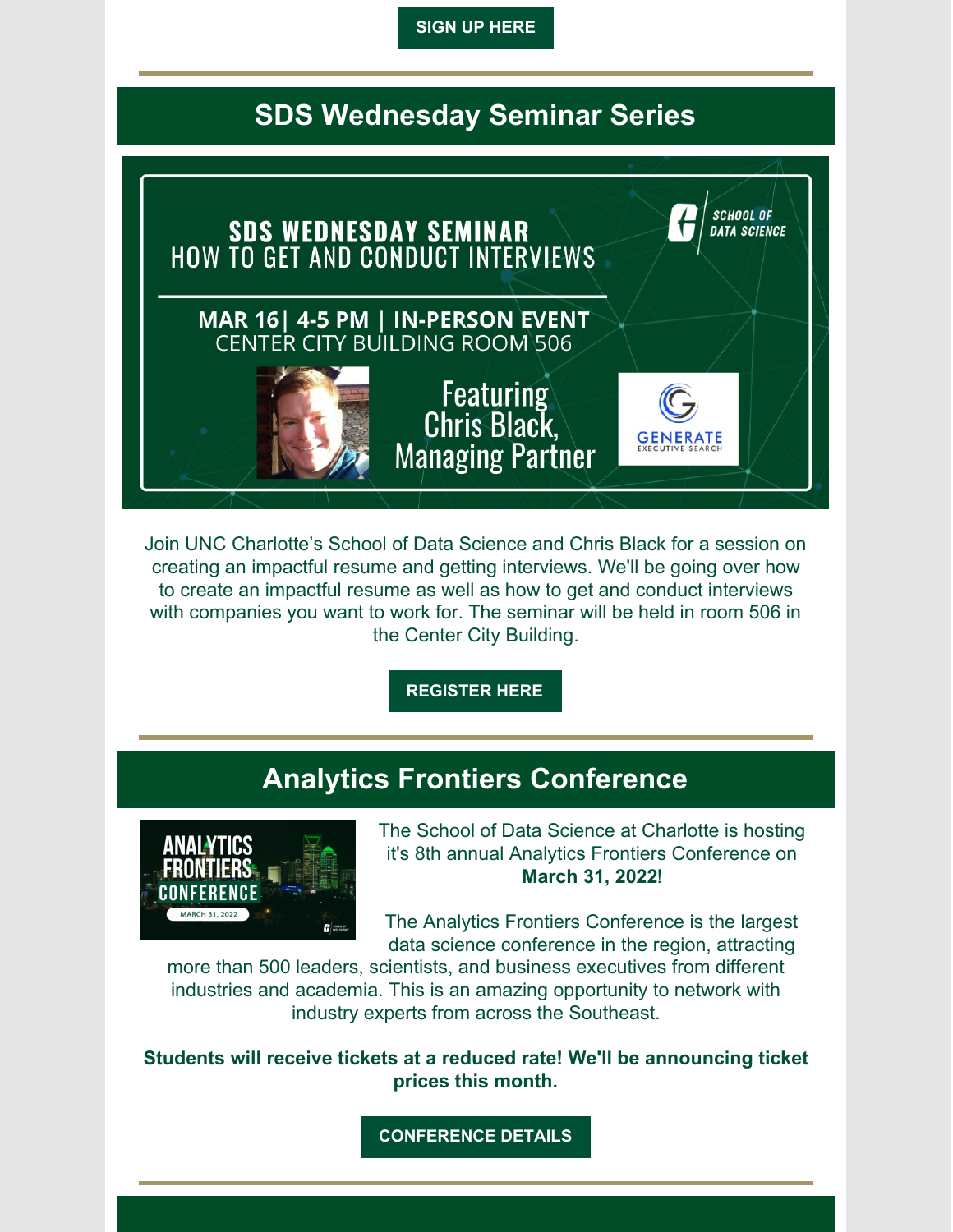#### **Women in Data Science Conference**

#### March 15, 2022 | UNC Charlotte Marriott

**The Women in Data Science Conference was rescheduled to March 15. We will be monitoring COVID updates but plan to host the conference in-person as of now.**



The conference is free and open to all UNC Charlotte students and alumni. Please visit the conference website **[HERE](https://widscharlotte.charlotte.edu/)**. As part of the global event, WiDS is also hosting a [Datathon.](https://www.widsconference.org/datathon.html)

#### **Registration is now open!**

**[REGISTER](https://widscharlotte.charlotte.edu/) HERE**

Important!

TO READ THE ENTIRE NEWSLETTER CLICK "VIEW ENTIRE MESSAGE" AT THE BOTTOM OF THIS EMAIL FOR JOB **OPPORTUNITIES!** 

> **To Learn More and Register for Upcoming SDS Events Visit the** SDS News & [Events](https://datascience.charlotte.edu/recent-news) Page

Featured Job

OPPORTUNITIES

**Summer Data Science Intern - Camping World [APPLY](https://docs.google.com/document/d/1GuBi6o4CKbsidqMHxvGQ3mrNBsBCJh80LLmveQ29Rf0/edit?usp=sharing) NOW**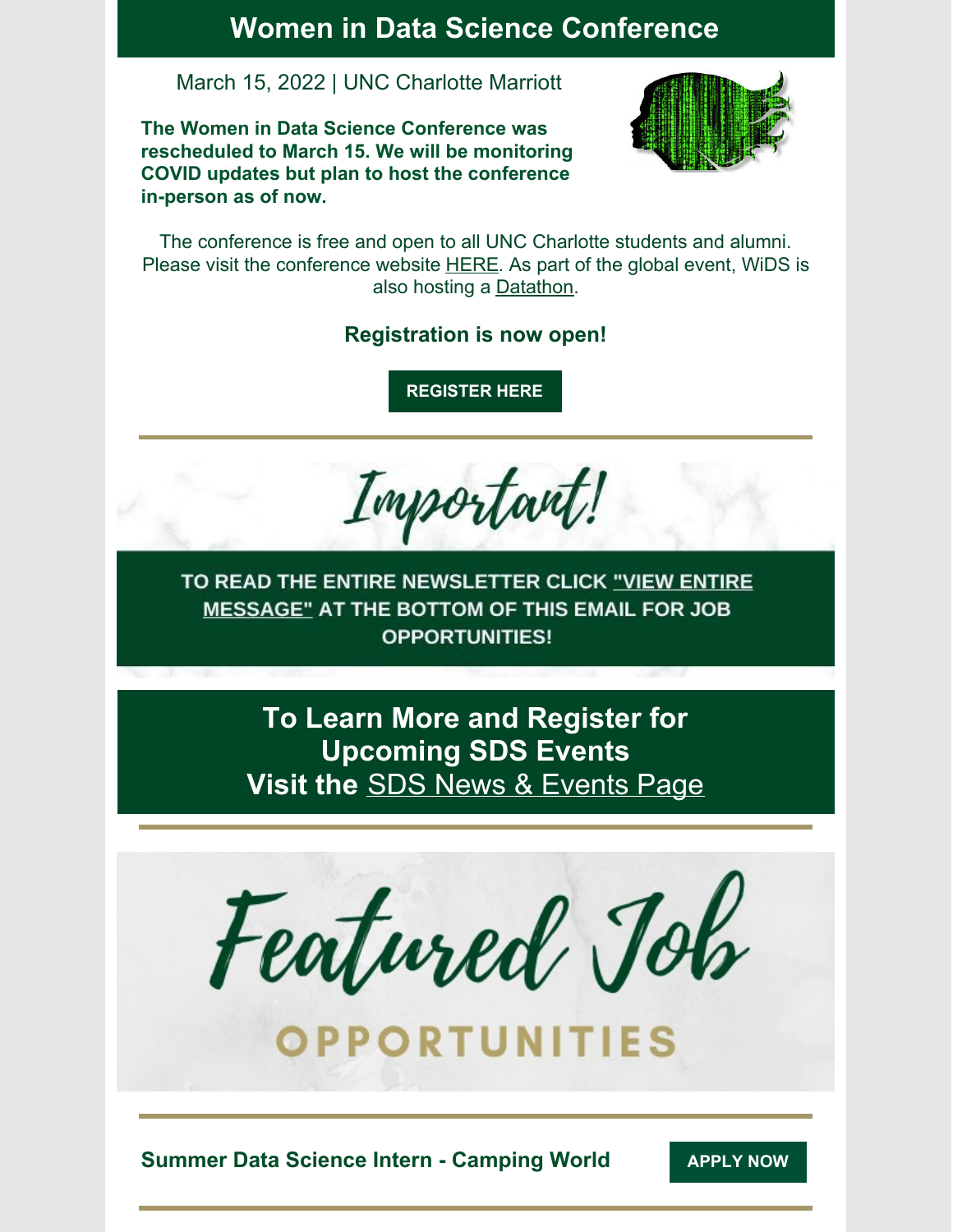| <b>Spectrum 2022 Summer Intern: Modeling</b><br><b>Analyst Intern</b>                                                                      | <b>APPLY NOW</b>  |
|--------------------------------------------------------------------------------------------------------------------------------------------|-------------------|
| <b>Deloitte Discovery Internship</b>                                                                                                       | <b>APPLY NOW</b>  |
| <b>Spring 2022 Research Assistantship -</b><br><b>IMMEDIATE OPENING</b>                                                                    | <b>APPLY NOW</b>  |
| <b>NDE Simulation &amp; Data Processing Student</b><br><b>Employee</b>                                                                     | <b>APPLY HERE</b> |
| Summer Internship Opportunities with the City of Charlotte<br>Interested students are encouraged to submit their resume, and draft project |                   |

proposals for one or both of the topics. The City will review these proposals and offer a paid internship for either this Summer or Fall semester. The proposals need to include methodology, suggested datasets needed, and anticipated timeline. **The deadline for proposal submission is April 1, 2022**. If you have any questions, please email Hanna Kirlin (HIA 2017) [hanna.kirlin@charlottenc.gov](mailto:hanna.kirlin@charlottenc.gov).

**[APPLY](https://docs.google.com/forms/d/e/1FAIpQLSe4vhpzKEBWeWWtRzAZcMyT9b6S3Oh4j-_sEgF53reXSX2npQ/closedform) NOW**

Check out the latest Data Science related job and internship opportunities on UNC Charlotte's Career Center feed: **[Hire-a-Niner/Data](https://hireaniner.uncc.edu/jobs/type:SoDS) Science**. The Career Center has developed a special aggregating tool for Data Science students looking for internships or full-time placements. All postings in Hire-a-Niner that mention analytics or data science can be found with one click. There are a few odd postings, but in the main, there is a rich stream of HIA, DSBA, and DS postings to be found. Bookmark the site today.

**GRADUATE** 

Student Council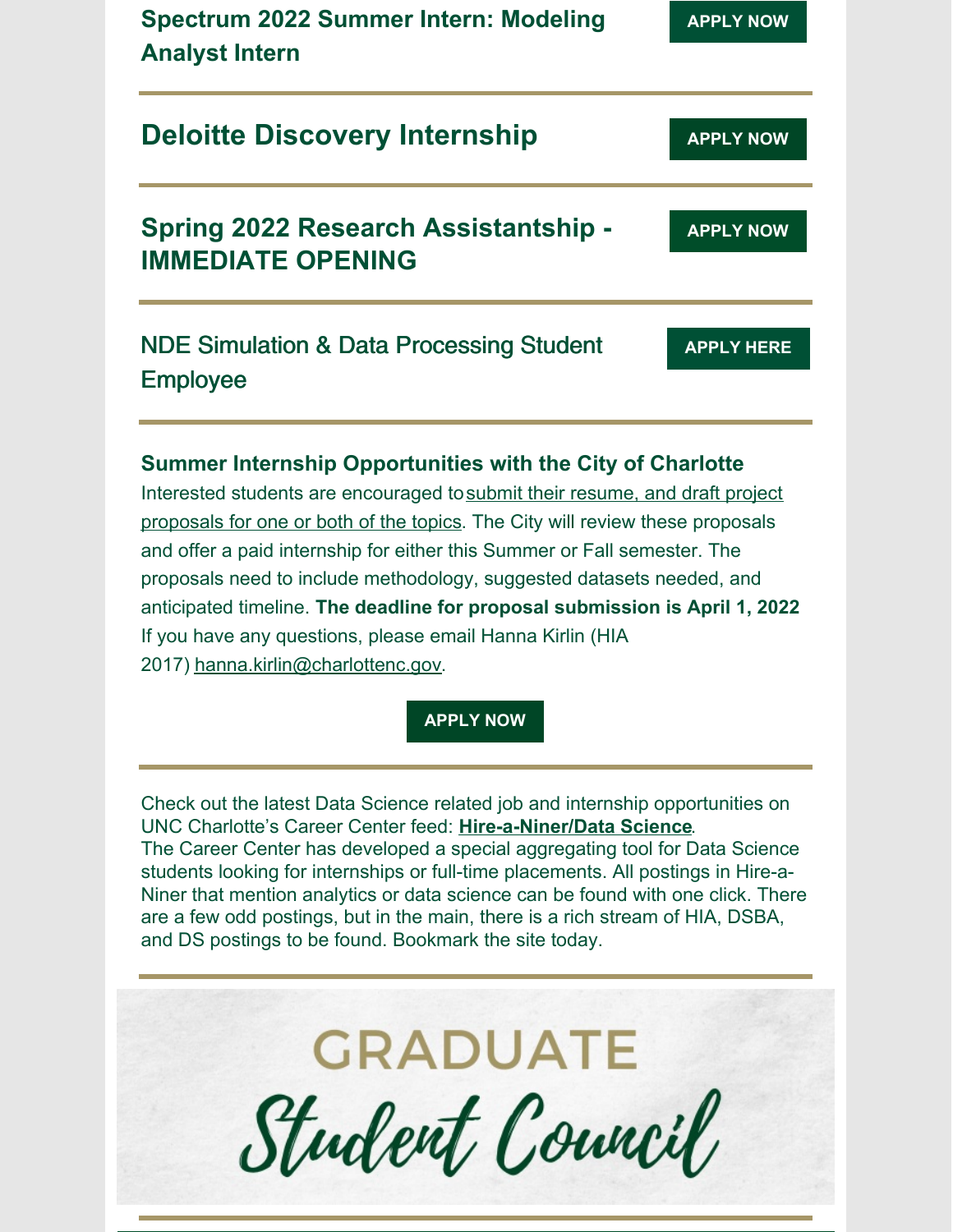**GET CONNECTED!** Feel free to join the School of Data Science GroupMe and Slack Channel for regular updates.

**[GROUPME](https://groupme.com/join_group/65826983/pjXqaF8d) SLACK [CHANNEL](https://join.slack.com/t/uncc-data-science/shared_invite/zt-mw2u30ev-HqpNlg4PNaABcWUX_DcZ0g)**



# **RESOURCES**

**Disability:IN North Carolina / CommunAbility Mentoring Program**



The University Career Center is excited to announce the Disability:IN North Carolina / CommunAbility mentoring program is ready for its third class. The program matches mentors to UNC Charlotte students with disabilities for

mentoring sessions that take place throughout the academic year here at UNC Charlotte. The goal of CommunAbility mentoring is to create an inclusive and productive community by expanding economic opportunity and financial literacy for students and young adults with disabilities through meaningful relationships with mentors in industry. If you, or a student you know, with a disability might benefit from this program, apply or reach out to Xuan for more information.

> **Deadline**: **Monday, April 4th** @ 5pm EST Contact: Xuan Truong (xtruong@uncc.edu)

> > **[APPLY](https://charlotte-csm.symplicity.com/track/f1df6165ace0d3aac747745465a4e6c7/384842038/realurl=https://docs.google.com/forms/d/e/1FAIpQLSfVBD6FFQmMYgc8aZCgbk8_HKGHr_dvYT7U8FEMqvdrVI4n4A/viewform?usp=pp_url) HERE**

**NinerScholars Portal Now Open for Applications!**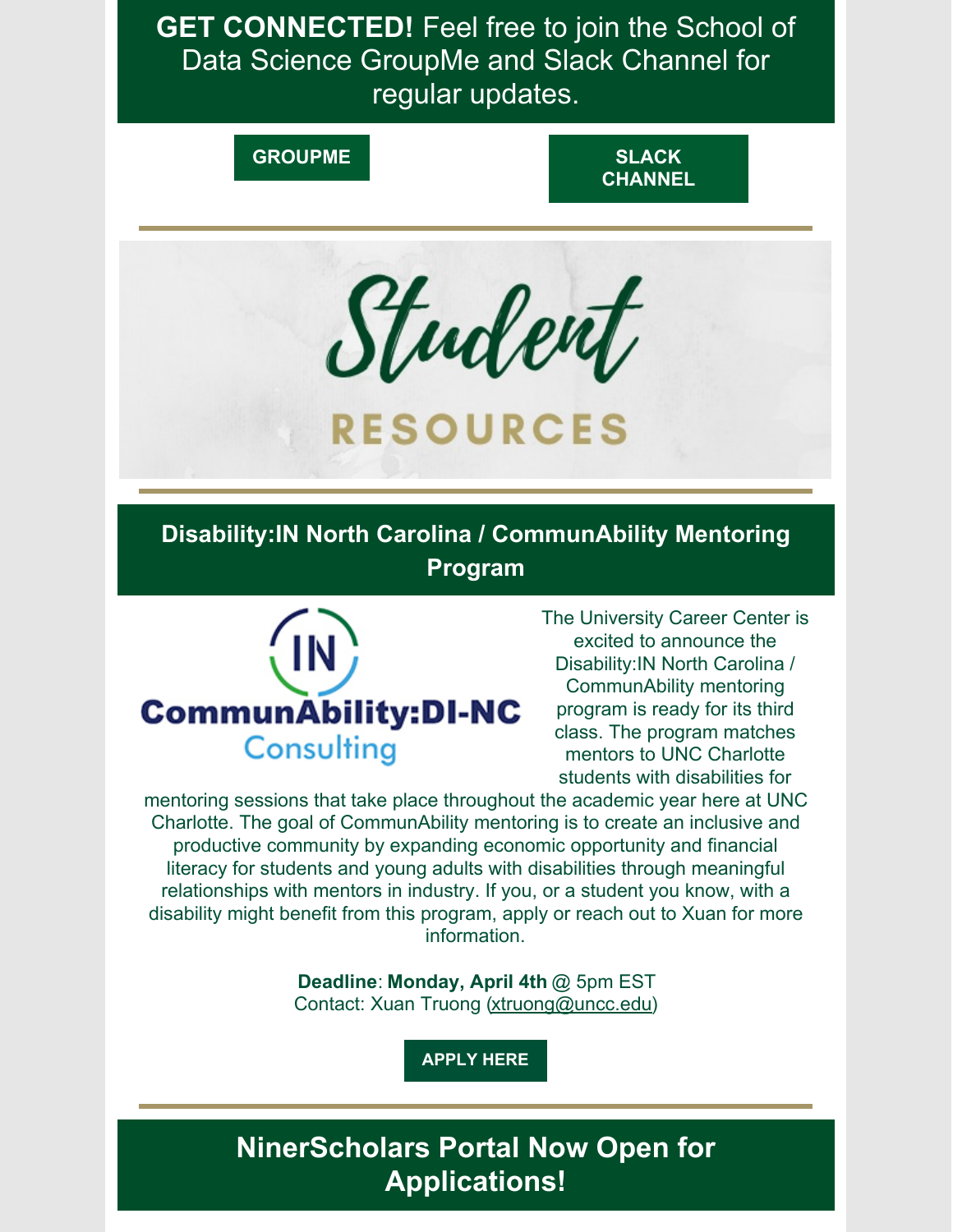The NinerScholars Portal is open for students to apply for scholarships for the 2022-23 academic year. During the current application cycle, only students who have been admitted to the University will be allowed to access NinerScholars to apply for scholarships.



**APPLY FOR [SCHOLARSHIPS](https://scholarships.charlotte.edu/) HERE**

#### **Coursera for Campus**

The School of Data Science has joined [Coursera](https://files.constantcontact.com/32a10b83701/e5d0022e-ef5f-4a30-9626-af765730c8a9.pdf) for the Campus Basic Plan. DSBA and HIA graduate students, and the Data Science undergraduates have access to more than 4,000 courses in the Coursera catalog. Students must request access by completing the google form below. Participants will receive an email confirmation from SDS and from Coursera with an invitation to set up an account.

## **On Track To Graduate?**

**[DegreeWorks](https://www.youtube.com/watch?v=thiIHu-pdHM)** is a web-based planning tool that provides an accurate display of required coursework and helps students monitor their progress towards graduation. Students can access their real-time audit in DegreeWorks via [my.uncc.edu](http://my.uncc.edu/) and should routinely check their progress towards degree completion.

For any required courses that are in the Fall Through or Not Counted sections of DegreeWorks submit an Academic Petition that requests the courses be counted towards your program requirements.

If you believe your audit contains errors or the requirements do not match the catalog, students should contact:

> Josh Hertel: [jhertel@uncc.edu](mailto:jhertel@uncc.edu) Carly Mahedy: [cfletcher@uncc.edu](mailto:cfletcher@uncc.edu)

#### *If you began in the Certificate program and transferred to the Master's program:*

Please review your DegreeWorks for both your certificate and master's program and complete an application to graduate from both programs.